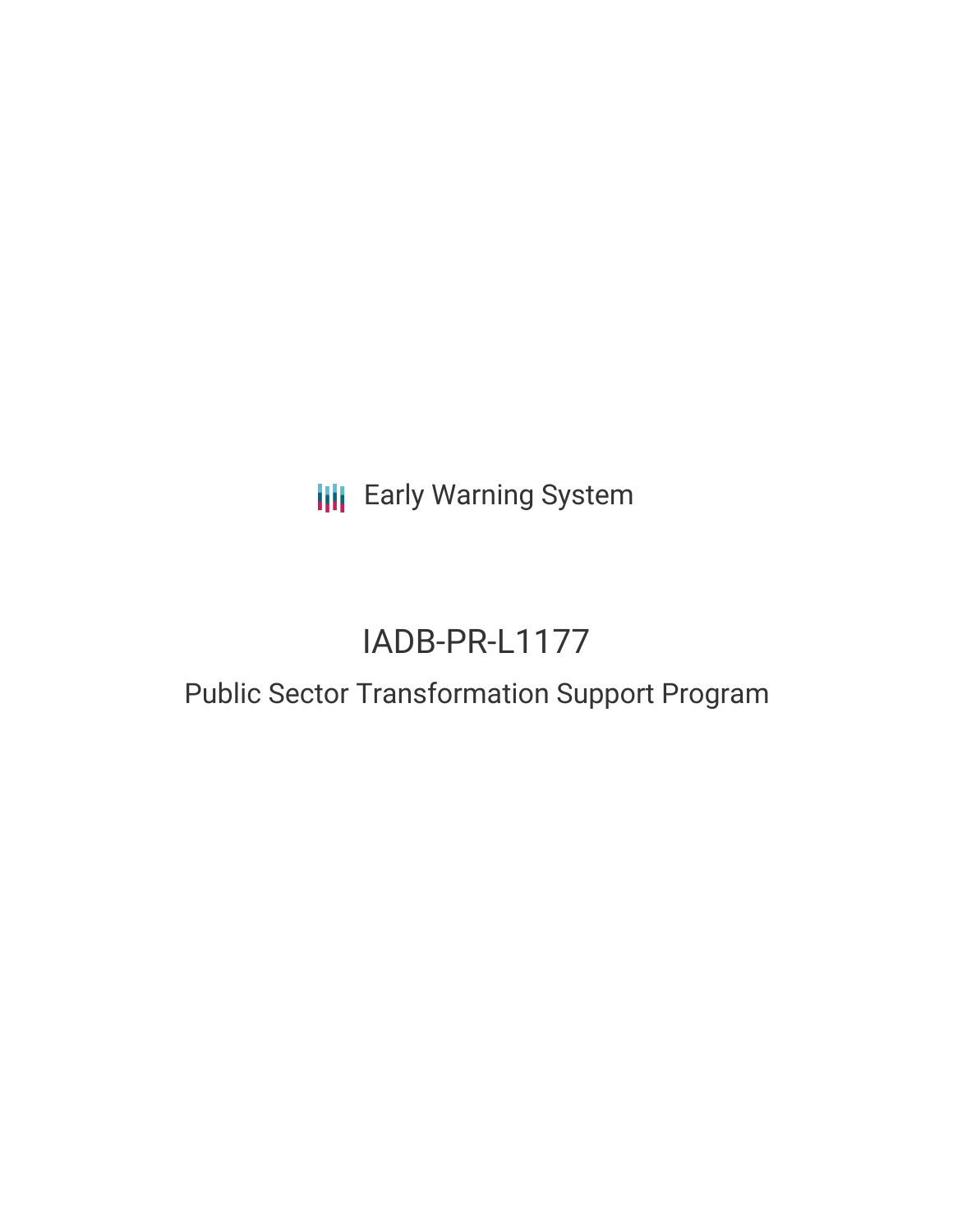

### **Quick Facts**

| <b>Countries</b>               | Paraguay                                  |
|--------------------------------|-------------------------------------------|
| <b>Specific Location</b>       | <b>UNINFORMED</b>                         |
| <b>Financial Institutions</b>  | Inter-American Development Bank (IADB)    |
| <b>Status</b>                  | Approved                                  |
| <b>Bank Risk Rating</b>        | B                                         |
| <b>Voting Date</b>             | 2022-02-09                                |
| <b>Borrower</b>                | Goverment of Paraguay                     |
| <b>Sectors</b>                 | Law and Government, Technical Cooperation |
| <b>Investment Type(s)</b>      | Loan                                      |
| <b>Investment Amount (USD)</b> | \$200.00 million                          |
| <b>Project Cost (USD)</b>      | \$200.00 million                          |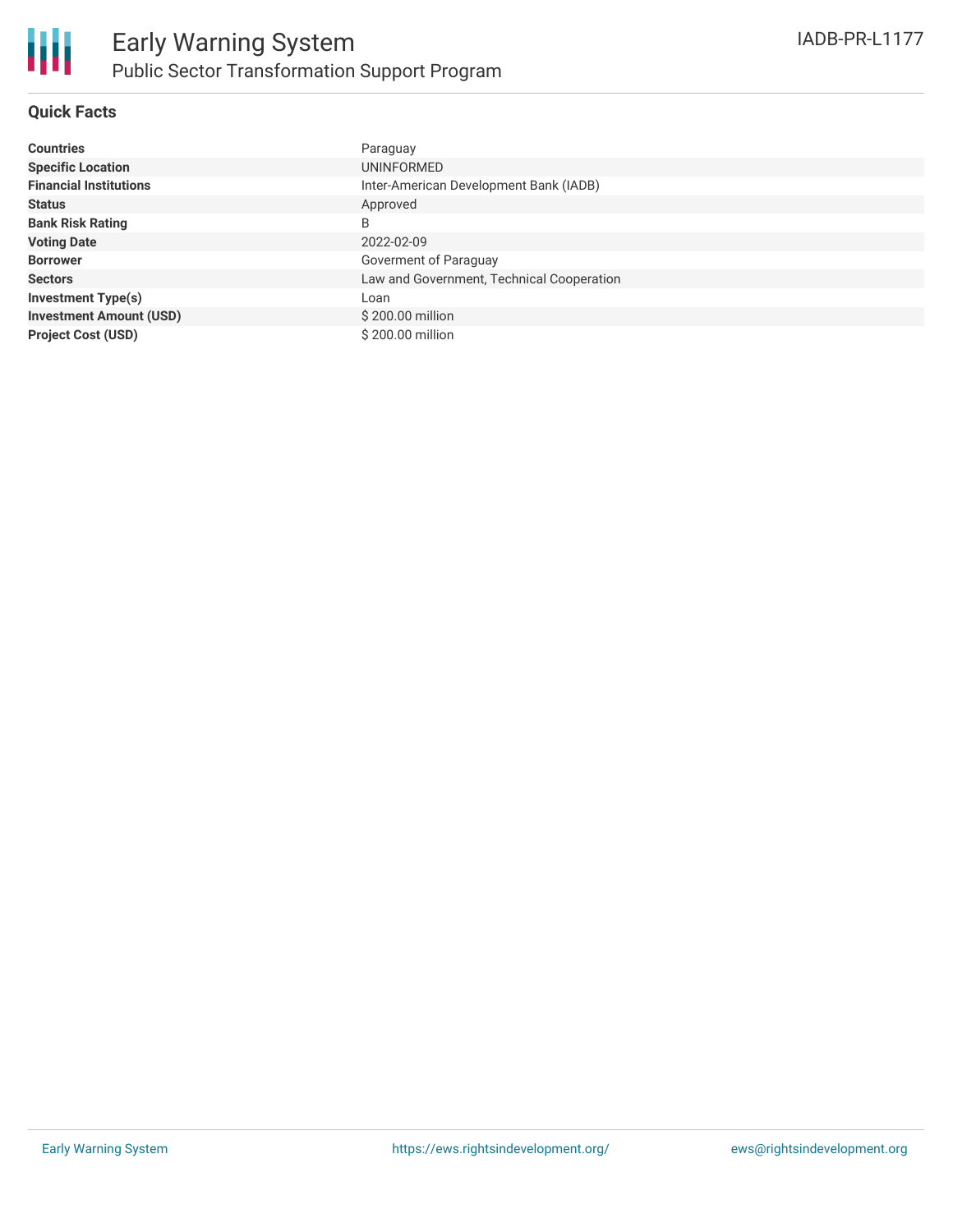

### **Project Description**

The program's general objective is to contribute to a greater effectiveness, efficiency and transparency in Paraguay's public sector through: (i) cross-sector policies including: (a) strengthening the management of public employment and the civil service, (b) optimizing public sector organizational structures, and (c) improving public procurement management; and (ii) modernizing the management in priority sectors.

The bank has categorized this project as having an environmental and social risk category of B13.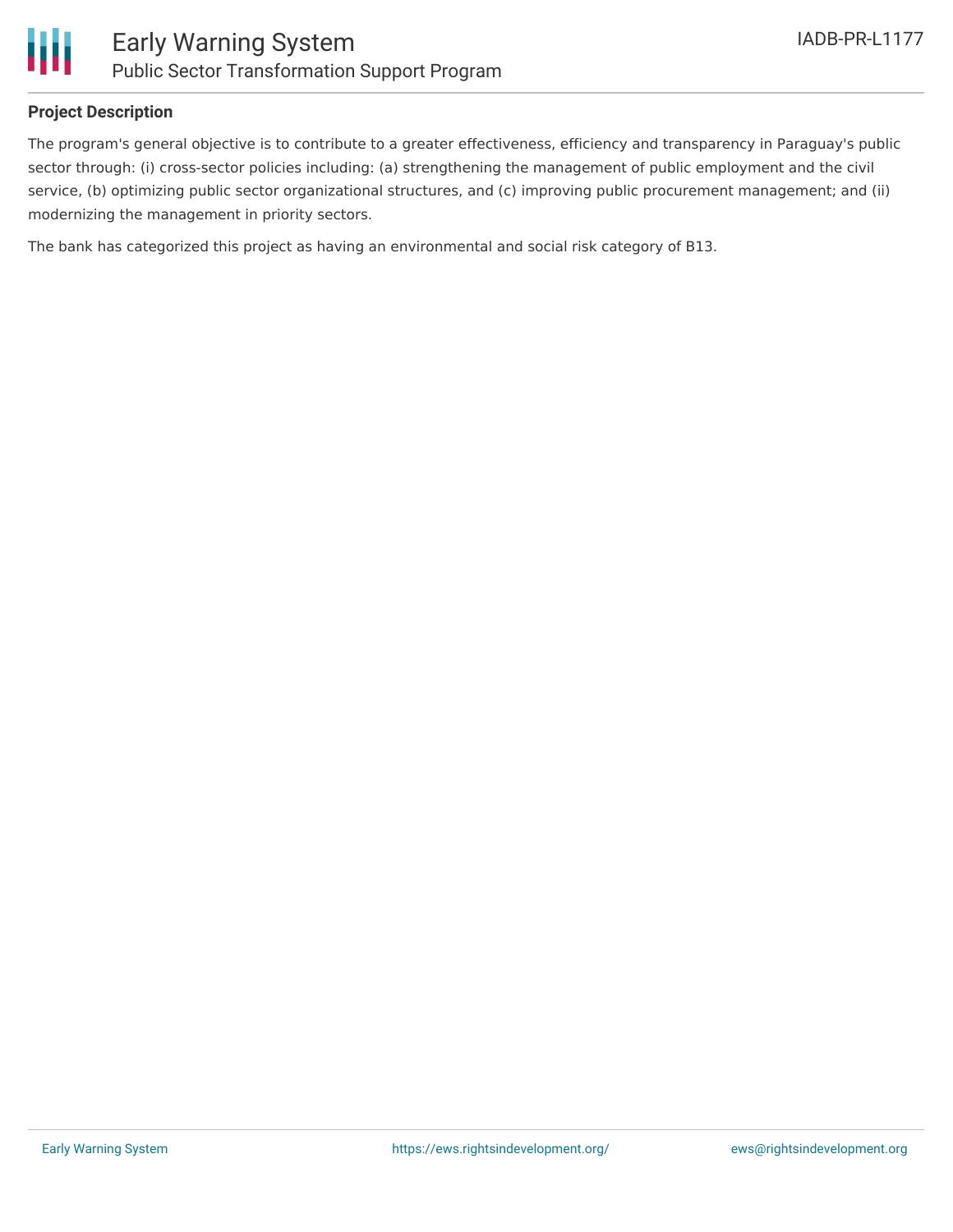

### Early Warning System Public Sector Transformation Support Program

### **Investment Description**

• Inter-American Development Bank (IADB)